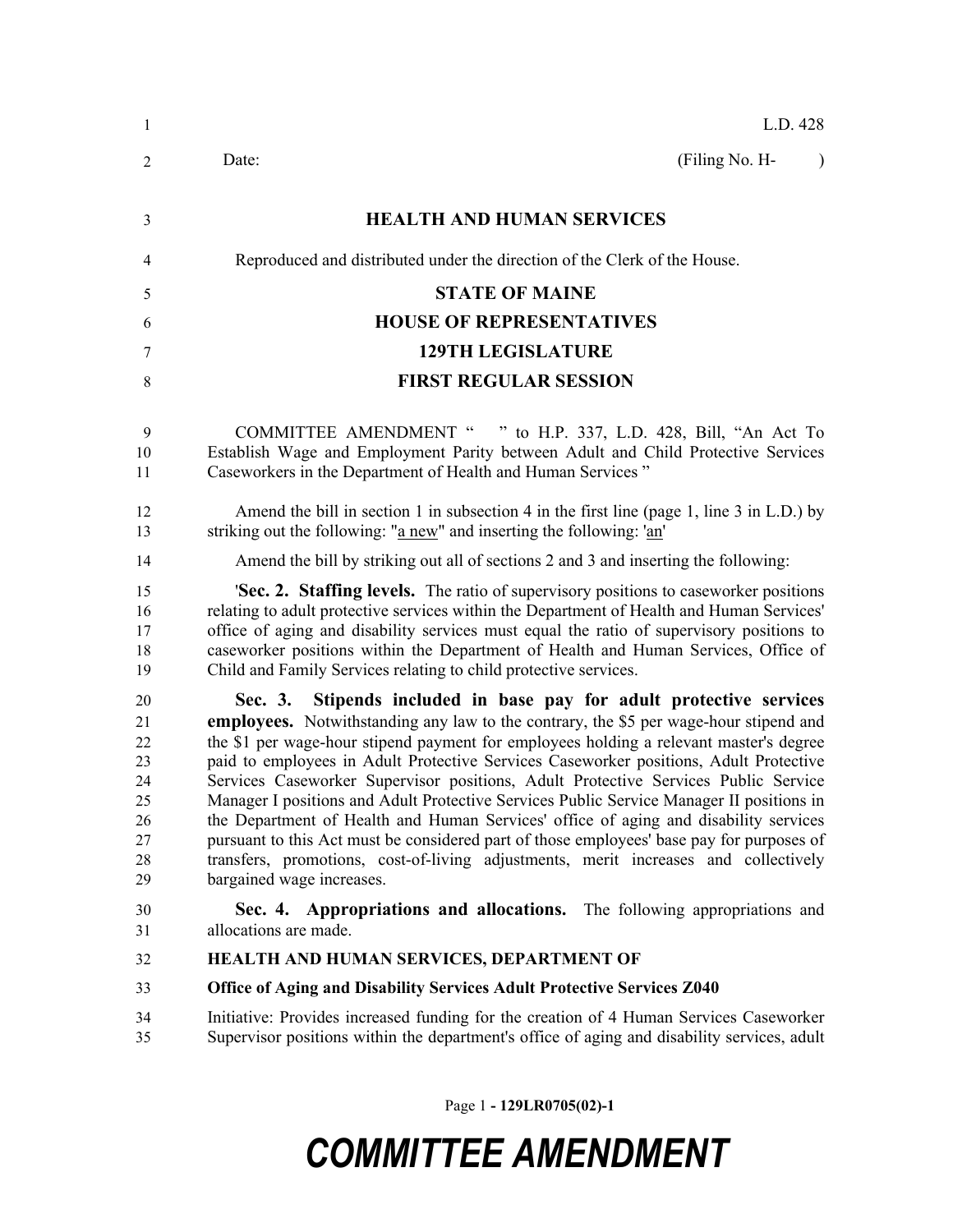protective services to achieve the same supervisor to caseworker ratio as child protective services within the Office of Child and Family Services.

| 3              | <b>GENERAL FUND</b>           | 2019-20   | 2020-21   |
|----------------|-------------------------------|-----------|-----------|
| $\overline{4}$ | POSITIONS - LEGISLATIVE COUNT | 4.000     | 4.000     |
| -5             | Personal Services             | \$357,719 | \$371,254 |
| 6              | All Other                     | \$75,591  | \$25,591  |
| 7              |                               |           |           |
| 8              | <b>GENERAL FUND TOTAL</b>     | \$433,310 | \$396,845 |

#### **Office of Aging and Disability Services Adult Protective Services Z040**

 Initiative: Notwithstanding the Maine Revised Statutes, Title 5, section 7065, provides funding for the recruitment and retention of employees in Adult Protective Services Caseworker positions, Adult Protective Services Caseworker Supervisor positions, Adult Protective Services Public Service Manager I positions and Adult Protective Services Public Service Manager II positions via a \$5 per wage-hour stipend payment.

| 15 | <b>GENERAL FUND</b>       | 2019-20   | 2020-21   |
|----|---------------------------|-----------|-----------|
| 16 | Personal Services         | \$780,000 | \$780,000 |
| 17 |                           |           |           |
| 18 | <b>GENERAL FUND TOTAL</b> | \$780,000 | \$780,000 |

#### **Office of Aging and Disability Services Adult Protective Services Z040**

 Initiative: Notwithstanding the Maine Revised Statutes, Title 5, section 7065, provides funding for the recruitment and retention of employees in Adult Protective Services Caseworker positions, Adult Protective Services Caseworker Supervisor positions, Adult Protective Services Public Service Manager I positions and Adult Protective Services Public Service Manager II positions via a \$1 per wage-hour stipend payment for employees holding or obtaining a relevant master's degree.

| 26 | <b>GENERAL FUND</b>               | 2019-20     | 2020-21     |
|----|-----------------------------------|-------------|-------------|
| 27 | <b>Personal Services</b>          | \$25,000    | \$25,000    |
| 28 |                                   |             |             |
| 29 | <b>GENERAL FUND TOTAL</b>         | \$25,000    | \$25,000    |
| 30 | <b>HEALTH AND HUMAN SERVICES,</b> |             |             |
| 31 | <b>DEPARTMENT OF</b>              |             |             |
| 32 | <b>DEPARTMENT TOTALS</b>          | 2019-20     | 2020-21     |
| 33 |                                   |             |             |
| 34 | <b>GENERAL FUND</b>               | \$1,238,310 | \$1,201,845 |
| 35 |                                   |             |             |

Page 2 **- 129LR0705(02)-1**

## *COMMITTEE AMENDMENT*